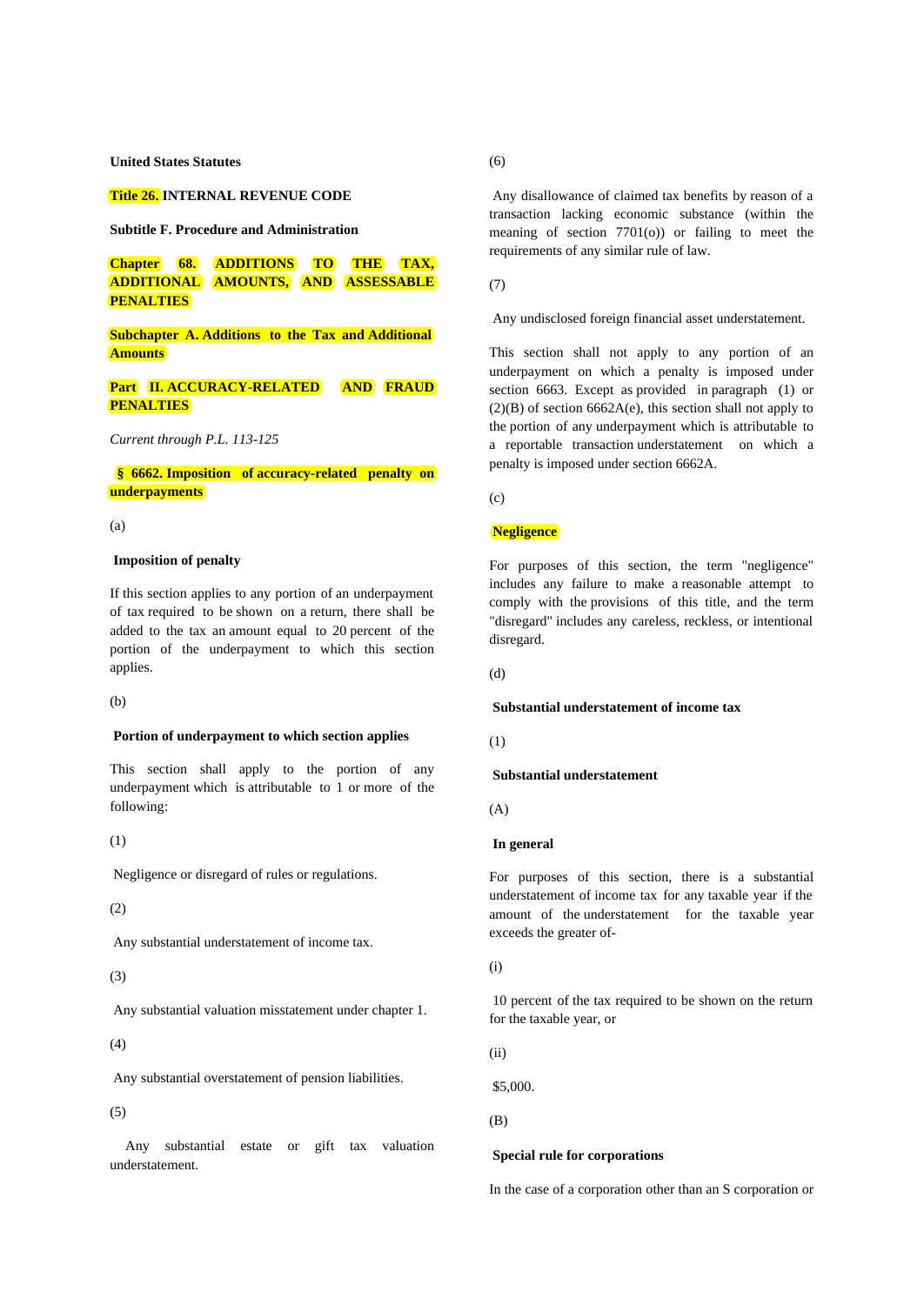a personal holding company (as defined in section 542), there is a substantial understatement of income tax for any taxable year if the amount of the understatement for the taxable year exceeds the lesser of-

(i)

 10 percent of the tax required to be shown on the return for the taxable year (or, if greater, \$10,000), or

(ii)

\$10,000,000.

(2)

### **Understatement**

 $(A)$ 

## **In general**

For purposes of paragraph (1), the term "understatement" means the excess of-

(i)

 the amount of the tax required to be shown on the return for the taxable year, over

 $(ii)$ 

the amount of the tax imposed which is shown on the return, reduced by any rebate (within the meaning of section 6211(b)(2)).

The excess under the preceding sentence shall be determined without regard to items to which section 6662A applies.

(B)

**Reduction for understatement due to position of taxpayer or disclosed item**

The amount of the understatement under subparagraph (A) shall be reduced by that portion of the understatement which is attributable to-

(i)

 the tax treatment of any item by the taxpayer if there is or was substantial authority for such treatment, or

(ii)

any item if-

(I)

the relevant facts affecting the item's tax treatment are adequately disclosed in the return or in a statement

attached to the return, and

(II)

 there is a reasonable basis for the tax treatment of such item by the taxpayer.

For purposes of clause (ii)(II), in no event shall a corporation be treated as having a reasonable basis for its tax treatment of an item attributable to a multiple-party financing transaction if such treatment does not clearly reflect the income of the corporation.

 $(C)$ 

### **Reduction not to apply to tax shelters**

(i)

## **In general**

Subparagraph (B) shall not apply to any item attributable to a tax shelter.

(ii)

# **Tax shelter**

For purposes of clause (i), the term "tax shelter" means-

(I)

a partnership or other entity,

(II)

any investment plan or arrangement, or

(III)

any other plan or arrangement,

if a significant purpose of such partnership, entity, plan, or arrangement is the avoidance or evasion of Federal income tax.

(3)

## **Secretarial list**

The Secretary may prescribe a list of positions which the Secretary believes do not meet 1 or more of the standards specified in paragraph  $(2)(B)(i)$ , section 6664 $(d)(2)$ ,1 and section  $6694(a)(1)$ . Such list (and any revisions thereof) shall be published in the Federal Register or the Internal Revenue Bulletin.

(e)

## **Substantial valuation misstatement under chapter 1**

(1)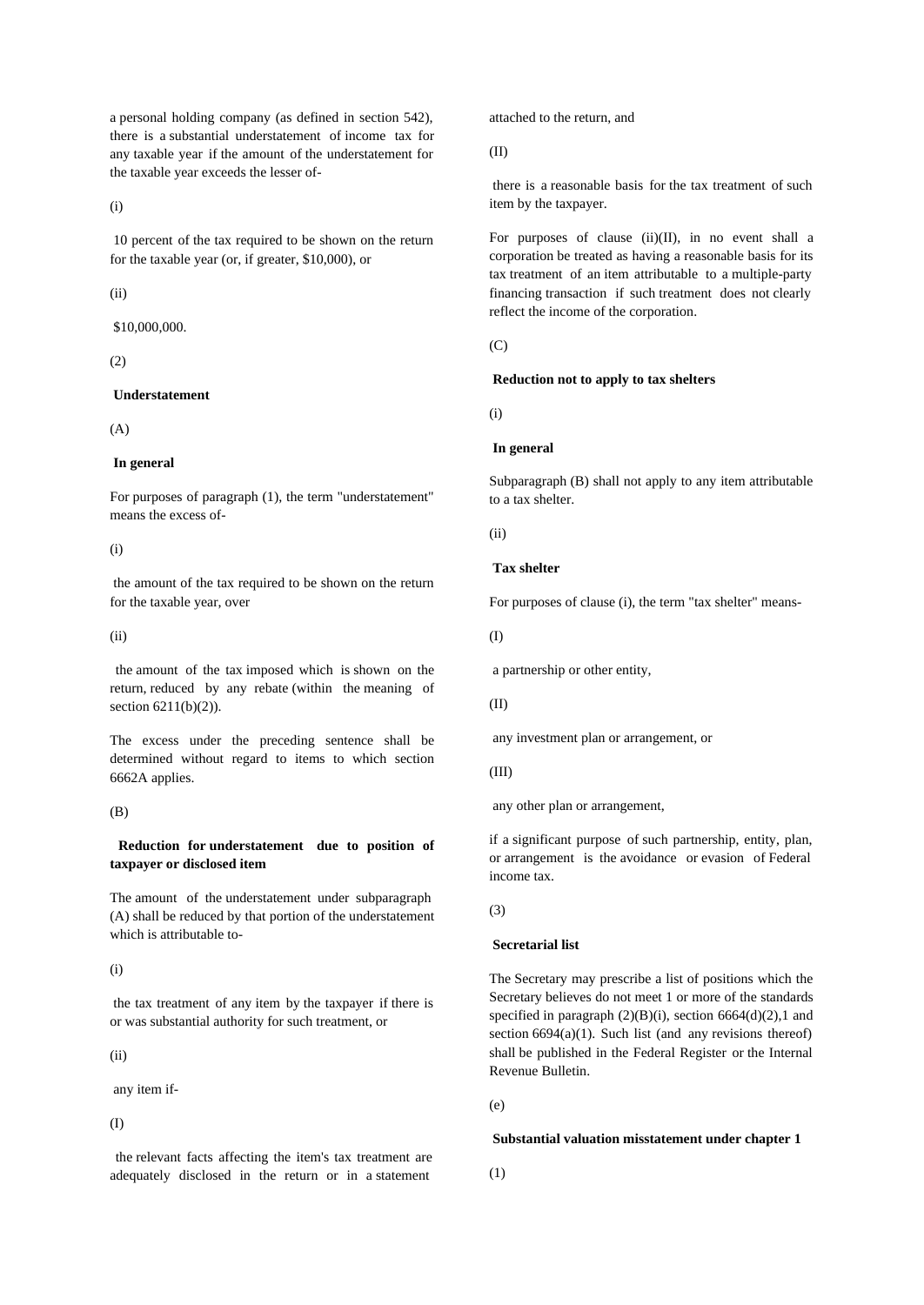#### **In general**

For purposes of this section, there is a substantial valuation misstatement under chapter 1 if-

(A)

 the value of any property (or the adjusted basis of any property) claimed on any return of tax imposed by chapter 1 is 150 percent or more of the amount determined to be the correct amount of such valuation or adjusted basis (as the case may be), or

(B)

(i)

 the price for any property or services (or for the use of property) claimed on any such return in connection with any transaction between persons described in section 482 is 200 percent or more (or 50 percent or less) of the amount determined under section 482 to be the correct amount of such price, or

(ii)

the net section 482 transfer price adjustment for the taxable year exceeds the lesser of \$5,000,000 or 10 percent of the taxpayer's gross receipts.

(2)

### **Limitation**

No penalty shall be imposed by reason of subsection (b)(3) unless the portion of the underpayment for the taxable year attributable to substantial valuation misstatements under chapter 1 exceeds \$5,000 (\$10,000 in the case of a corporation other than an S corporation or a personal holding company (as defined in section 542)).

### (3)

#### **Net section 482 transfer price adjustment**

For purposes of this subsection-

(A)

#### **In general**

The term "net section 482 transfer price adjustment" means, with respect to any taxable year, the net increase in taxable income for the taxable year (determined without regard to any amount carried to such taxable year from another taxable year) resulting from adjustments under section 482 in the price for any property or services (or for the use of property).

### (B)

**Certain adjustments excluded in determining**

#### **threshold**

For purposes of determining whether the threshold requirements of paragraph  $(1)(B)(ii)$  are met, the following shall be excluded:

(i)

Any portion of the net increase in taxable income referred to in subparagraph (A) which is attributable to any redetermination of a price if-

(I)

 it is established that the taxpayer determined such price in accordance with a specific pricing method set forth in the regulations prescribed under section 482 and that the taxpayer's use of such method was reasonable,

(II)

 the taxpayer has documentation (which was in existence as of the time of filing the return) which sets forth the determination of such price in accordance with such a method and which establishes that the use of such method was reasonable, and

(III)

the taxpayer provides such documentation to the Secretary within 30 days of a request for such documentation.

(ii)

Any portion of the net increase in taxable income referred to in subparagraph (A) which is attributable to a redetermination of price where such price was not determined in accordance with such a specific pricing method if-

(I)

the taxpayer establishes that none of such pricing methods was likely to result in a price that would clearly reflect income, the taxpayer used another pricing method to determine such price, and such other pricing method was likely to result in a price that would clearly reflect income,

(II)

 the taxpayer has documentation (which was in existence as of the time of filing the return) which sets forth the determination of such price in accordance with such other method and which establishes that the requirements of subclause (I) were satisfied, and

(III)

the taxpayer provides such documentation to the Secretary within 30 days of request for such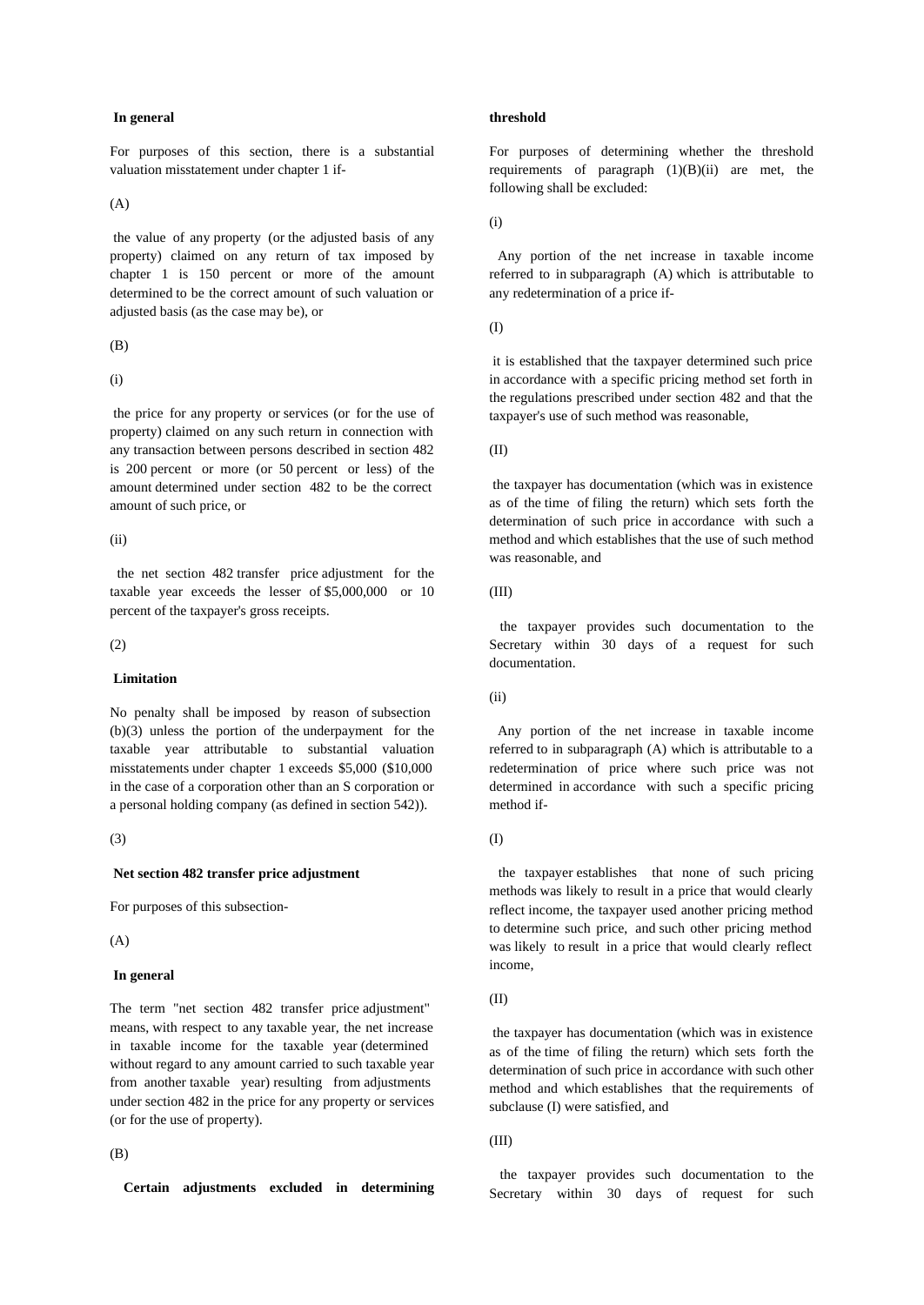documentation.

(iii)

 Any portion of such net increase which is attributable to any transaction solely between foreign corporations unless, in the case of any such corporations, the treatment of such transaction affects the determination of income from sources within the United States or taxable income effectively connected with the conduct of a trade or business within the United States.

 $(C)$ 

#### **Special rule**

If the regular tax (as defined in section  $55(c)$ ) imposed by chapter 1 on the taxpayer is determined by reference to an amount other than taxable income, such amount shall be treated as the taxable income of such taxpayer for purposes of this paragraph.

(D)

#### **Coordination with reasonable cause exception**

For purposes of section 6664(c) the taxpayer shall not be treated as having reasonable cause for any portion of an underpayment attributable to a net section 482 transfer price adjustment unless such taxpayer meets the requirements of clause (i), (ii), or (iii) of subparagraph (B) with respect to such portion.

 $(f)$ 

#### **Substantial overstatement of pension liabilities**

(1)

#### **In general**

For purposes of this section, there is a substantial overstatement of pension liabilities if the actuarial determination of the liabilities taken into account for purposes of computing the deduction under paragraph (1) or (2) of section 404(a) is 200 percent or more of the amount determined to be the correct amount of such liabilities.

(2)

## **Limitation**

No penalty shall be imposed by reason of subsection (b)(4) unless the portion of the underpayment for the taxable year attributable to substantial overstatements of pension liabilities exceeds \$1,000.

(g)

**Substantial estate or gift tax valuation** "25 percent" for "50 percent", and**understatement**

(1)

#### **In general**

For purposes of this section, there is a substantial estate or gift tax valuation understatement if the value of any property claimed on any return of tax imposed by subtitle B is 65 percent or less of the amount determined to be the correct amount of such valuation.

 $(2)$ 

# **Limitation**

No penalty shall be imposed by reason of subsection (b)(5) unless the portion of the underpayment attributable to substantial estate or gift tax valuation understatements for the taxable period (or, in the case of the tax imposed by chapter 11, with respect to the estate of the decedent) exceeds \$5,000.

(h)

**Increase in penalty in case of gross valuation misstatements**

(1)

### **In general**

To the extent that a portion of the underpayment to which this section applies is attributable to one or more gross valuation misstatements, subsection (a) shall be applied with respect to such portion by substituting "40 percent" for "20 percent".

(2)

#### **Gross valuation misstatements**

The term "gross valuation misstatements" means-

(A)

any substantial valuation misstatement under chapter 1 as determined under subsection (e) by substituting-

(i)

in paragraph (1)(A), "200 percent" for "150 percent",

(ii)

in paragraph  $(1)(B)(i)$ -

(I)

"400 percent" for "200 percent", and

#### (II)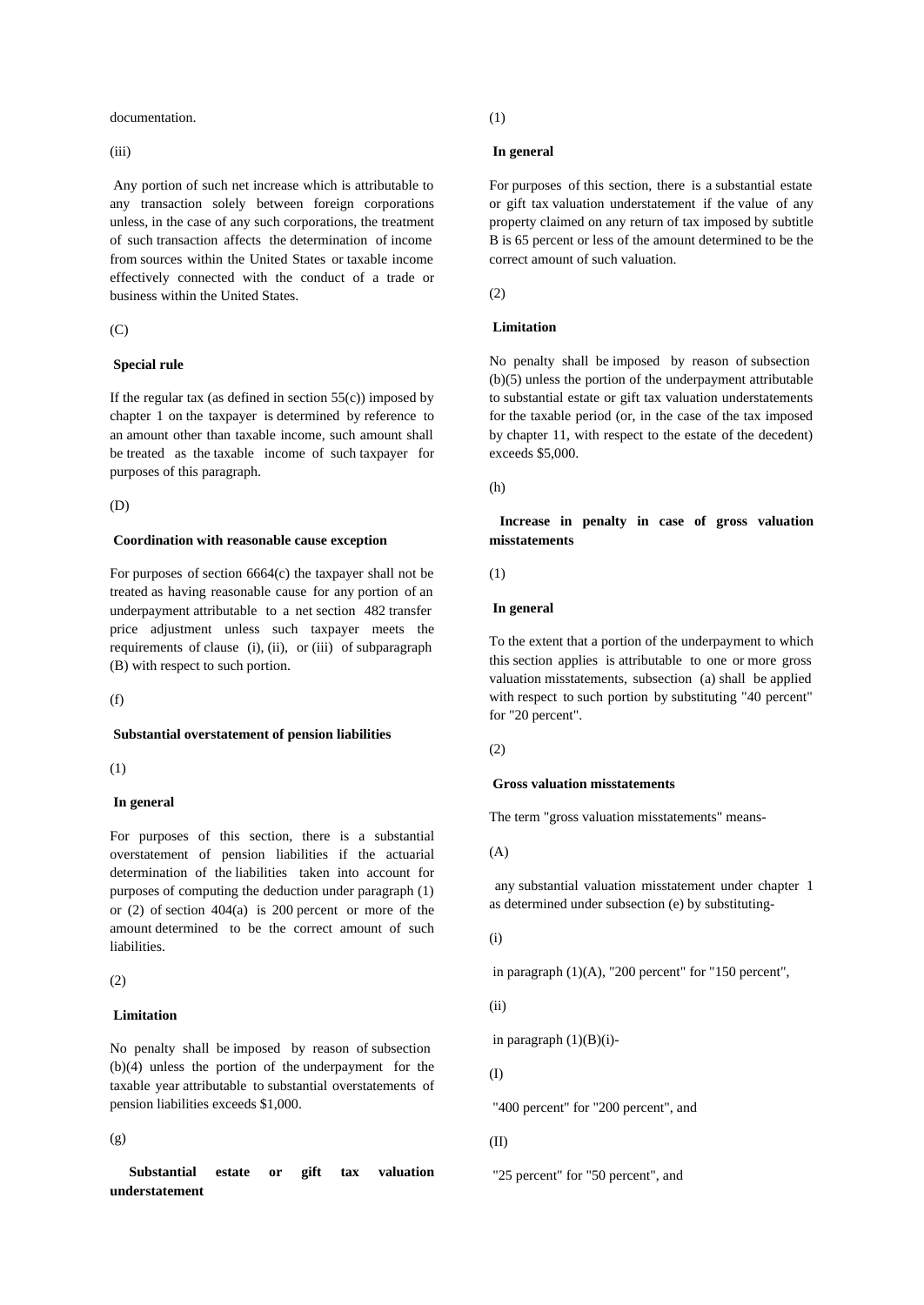(iii)

in paragraph  $(1)(B)(ii)$ -

(I)

"\$20,000,000" for "\$5,000,000", and

### (II)

"20 percent" for "10 percent".

## (B)

any substantial overstatement of pension liabilities as determined under subsection (f) by substituting "400 percent" for "200 percent", and

(C)<br>any substantial estate or gift tax valuation understatement as determined under subsection (g) by substituting "40 percent" for "65 percent".

 $(i)$ 

### **2 Undisclosed foreign financial asset understatement**

(1)

## **In general**

For purposes of this section, the term "undisclosed foreign financial asset understatement" means, for any taxable year, the portion of the understatement for such taxable year which is attributable to any transaction involving an undisclosed foreign financial asset.

(2)

## **Undisclosed foreign financial asset**

For purposes of this subsection, the term "undisclosed foreign financial asset" means, with respect to any taxable year, any asset with respect to which information was required to be provided under section 6038, 6038B, 6038D, 6046A, or 6048 for such taxable year but was not provided by the taxpayer as required under the provisions of those sections.

(3)

# **Increase in penalty for undisclosed foreign financial asset understatements**

In the case of any portion of an underpayment which is attributable to any undisclosed foreign financial asset understatement, subsection (a) shall be applied with respect to such portion by substituting "40 percent" for "20 percent".

# **3 Increase in penalty in case of nondisclosed noneconomic substance transactions**

(1)

## **In general**

In the case of any portion of an underpayment which is attributable to one or more nondisclosed noneconomic substance transactions, subsection (a) shall be applied with respect to such portion by substituting "40 percent" for "20 percent".

(2)

### **Nondisclosed noneconomic substance transactions**

For purposes of this subsection, the term "nondisclosed noneconomic substance transaction" means any portion of a transaction described in subsection (b)(6) with respect to which the relevant facts affecting the tax treatment are not adequately disclosed in the return nor in a statement attached to the return.

(3)

## **Special rule for amended returns**

In no event shall any amendment or supplement to a return of tax be taken into account for purposes of this subsection if the amendment or supplement is filed after the earlier of the date the taxpayer is first contacted by the Secretary regarding the examination of the return or such other date as is specified by the Secretary.

1 See References in Text note below.

2 So in original. Subsec.

(i)

is set out after subsec. (j).

3 So in original. Subsec. (j) is set out before subsec.

(i)

.

## **Cite as 26 U.S.C. § 6662**

 **Source: Added Pub. L. 101-2391989; amended Pub. L. 101-5081990; Pub. L. 103-661993; Pub. L. 103-4651994; Pub. L. 105-341997; Pub. L. 108-3572004; Pub. L. 109-1352005; Pub. L. 109-2802006; Pub. L. 111-147Mar. 18, 2010, 124 Stat. 110; Pub. L. 111-152Mar. 30, 2010, 124 Stat. 1068, 1069.**

# **Notes from the Office of Law Revision Counsel**

current through 7/7/2014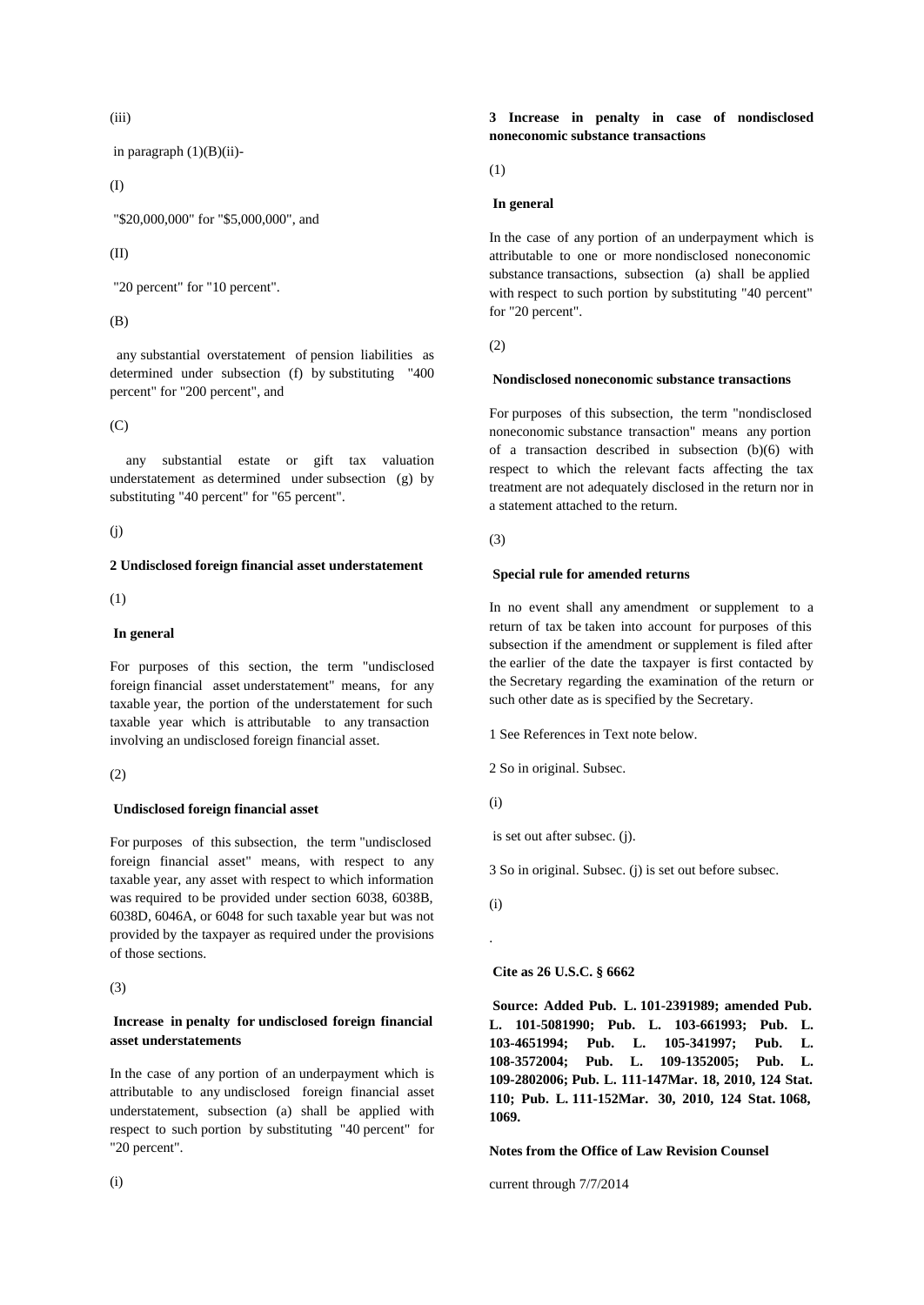#### **REFERENCES IN TEXT**

Section  $6664(d)(2)$ , referred to in subsec. (d)(3), was redesignated as section 6664(d)(3) by Pub. L. 111-152Mar. 30, 2010, 124 Stat. 1069.

### **CODIFICATION**

Section 1409(b)(1), (2) of Pub. L. 111-152, which directed the amendment of section 6662 without specifying the act to be amended, was executed to this section, which is section 6662 of the Internal Revenue Code of 1986, to reflect the probable intent of Congress. See 2010 Amendment notes below.

Section 1219(a)(1), (2) of Pub. L. 109-280, which directed the amendment of section 6662 without specifying the act to be amended, was executed to this section, which is section 6662 of the Internal Revenue Code of 1986, to reflect the probable intent of Congress. See 2006 Amendment notes below.

### **PRIOR PROVISIONS**

A prior section 6662, acts Aug. 16, 1954, ch. 736, 68A Stat. 827, §6659; May 14, 1960, Pub. L. 86-470; Dec. 30, 1969, Pub. L. 91-172; Sept. 2, 1974, Pub. L. 93-406; renumbered §6660, Aug. 13, 1981, Pub. L. 97-34, title VII, §722(a)(1), 95 Stat. 341; renumbered §6662, Sept. 3, 1982, Pub. L. 97-248, title III, §323(a), 96 Stat. 613, directed that additions be treated as tax and set procedure for assessing certain additions to tax, prior to repeal by Pub. L. 101-2391989, applicable to returns the due date for which (determined without regard to extensions) is after Dec. 31, 1989. See section 6665 of this title.

### **AMENDMENTS**

**2010**-Subsec. (b)(6). Pub. L. 111-152added par. (6). See Codification note above.

Subsec. (b)(7). Pub. L. 111-147which directed amendment of subsec. (b) by adding par. (7) after par. (6), was executed by adding par. (7) after par. (5) to reflect the probable intent of Congress and the subsequent addition of par. (6) by Pub. L. 111-152. See above.

Subsec. (i). Pub. L. 111-152added subsec. (i). See Codification note above.

Subsec. (j). Pub. L. 111-147added subsec. (j).

**2006**-Subsec. (e)(1)(A). Pub. L. 109-280substituted "150 percent" for "200 percent". See Codification note above.

Subsec. (g)(1). Pub. L. 109-280substituted "65 percent" for "50 percent". See Codification note above.

Subsec. (h)(2)(A)(i), (ii). Pub. L. 109-280amended cls. (i) and (ii) generally. Prior to amendment, cls. (i) and (ii) read as follows:

"(i) '400 percent' for '200 percent' each place it appears,

"(ii) '25 percent' for '50 percent', and".

See Codification note above.

Subsec. (h)(2)(C). Pub. L. 109-280substituted " '40 percent' for '65 percent' " for " '25 percent' for '50 percent' ". See Codification note above.

**2005**-Subsec. (b). Pub. L. 109-135inserted at end "Except as provided in paragraph  $(1)$  or  $(2)(B)$  of section  $6662A(e)$ , this section shall not apply to the portion of any underpayment which is attributable to a reportable transaction understatement on which a penalty is imposed under section 6662A."

Subsec. (d)(3). Pub. L. 109-135struck out "the" before "1 or more".

**2004**- Pub. L. 108-357inserted "on underpayments" after "penalty" in section catchline.

Subsec. (d)(1)(B). Pub. L. 108-357 reenacted heading without change and amended text of subpar. (B) generally. Prior to amendment, text read as follows: "In the case of a corporation other than an S corporation or a personal holding company (as defined in section 542), paragraph (1) shall be applied by substituting '\$10,000' for '\$5,000'."

Subsec. (d)(2)(A). Pub. L. 108-357inserted concluding provisions.

Subsec. (d)(2)(C). Pub. L. 108-357amended subpar. (C) generally, substituting provisions relating to inapplicability of subpar. (B) to any item attributable to a tax shelter and defining the term "tax shelter" for provisions relating to, in the case of any item of a taxpayer other than a corporation which is attributable to a tax shelter, inapplicability of subpar. (B)(ii) and inapplicability of subpar. (B)(i), unless the taxpayer reasonably believed that the tax treatment of such item by the taxpayer was more likely than not the proper treatment, inapplicability of subpar. (B) to any item of a corporation which is attributable to a tax shelter, and provisions defining the term "tax shelter".

Subsec. (d)(2)(D). Pub. L. 108-357struck out heading and text of subpar. (D). Text read as follows: "The Secretary shall prescribe (and revise not less frequently than annually) a list of positions-

"(i) for which the Secretary believes there is not substantial authority, and

"(ii) which affect a significant number of taxpayers.

Such list (and any revision thereof) shall be published in the Federal Register."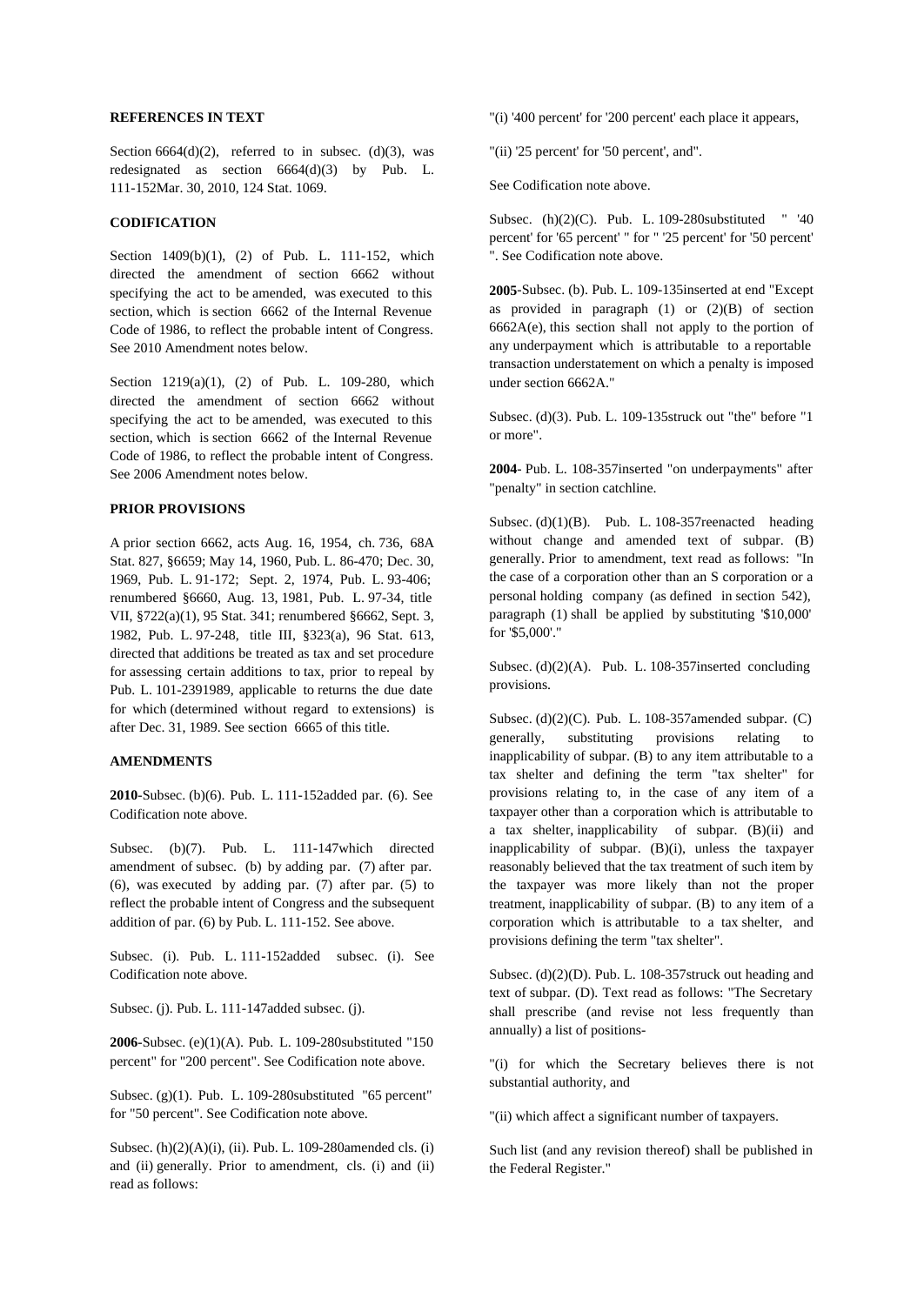Subsec. (d)(3). Pub. L. 108-357added par. (3).

**1997**-Subsec. (d)(2)(B). Pub. L. 105-34inserted concluding provisions.

Subsec.  $(d)(2)(C)(iii)$ . Pub. L. 105-34 substituted "a significant purpose" for "the principal purpose" in concluding provisions.

**1994**-Subsec. (d)(2)(C)(i). Pub. L. 103-465substituted "In the case of any item of a taxpayer other than a corporation which is" for"In the case of any item" in introductory provisions.

Subsec. (d)(2)(C)(ii). Pub. L. 103-465added cl. (ii). Former cl. (ii) redesignated (iii).

Subsec.  $(d)(2)(C)(iii)$ . Pub. L. 103-465 redesignated cl. (ii) as (iii) and substituted "this subparagraph" for "clause (i)" in introductory provisions.

**1993**-Subsec. (d)(2)(B)(ii). Pub. L. 103-66amended cl. (ii) generally. Prior to amendment, cl. (ii) read as follows: "any item with respect to which the relevant facts affecting the item's tax treatment are adequately disclosed in the return or in a statement attached to the return."

Subsec. (e) $(1)(B)(ii)$ . Pub. L. 103-66amended cl. (ii) generally. Prior to amendment, cl. (ii) read as follows: "the net section 482 transfer price adjustment for the taxable year exceeds \$10,000,000."

Subsec. (e)(3)(B). Pub. L. 103-66amended heading and text of subpar. (B) generally. Prior to amendment, text read as follows: "For purposes of determining whether the \$10,000,000 threshold requirement of paragraph  $(1)(B)(ii)$  is met, there shall be excluded-

"(i) any portion of the net increase in taxable income referred to in subparagraph (A) which is attributable to any redetermination of a price if it is shown that there was a reasonable cause for the taxpayer's determination of such price and that the taxpayer acted in good faith with respect to such price, and

"(ii) any portion of such net increase which is attributable to any transaction solely between foreign corporations unless, in the case of any of such corporations, the treatment of such transaction affects the determination of income from sources within the United States or taxable income effectively connected with the conduct of a trade or business within the United States."

Subsec. (e)(3)(D). Pub. L. 103-66added subpar. (D).

Subsec.  $(h)(2)(A)(iii)$ . Pub. L. 103-66amended cl. (iii) generally. Prior to amendment, cl. (iii) read as follows: " '\$20,000,000' for '\$10,000,000',".

**1990**-Subsec. (b)(3). Pub. L. 101-508amended par. (3) generally, substituting "misstatement" for

"overstatement".

Subsec. (e). Pub. L. 101-508substituted "misstatement" for "overstatement" in heading and amended text generally. Prior to amendment, text read as follows:

"(1) IN GENERAL.-For purposes of this section, there is a substantial valuation overstatement under chapter 1 if the value of any property (or the adjusted basis of any property) claimed on any return of tax imposed by chapter 1 is 200 percent or more of the amount determined to be the correct amount of such valuation or adjusted basis (as the case may be).

"(2) LIMITATION.-No penalty shall be imposed by reason of subsection (b)(3) unless the portion of the underpayment for the taxable year attributable to substantial valuation overstatements under chapter 1 exceeds \$5,000 (\$10,000 in the case of a corporation other than an S corporation or a personal holding company (as defined in section 542))."

Subsec. (h)(2)(A). Pub. L. 101-508amended subpar. (A) generally. Prior to amendment, subpar. (A) read as follows: "any substantial valuation overstatement under chapter  $1$  as determined under subsection (e) by substituting '400 percent' for '200 percent',".

## **EFFECTIVE DATE OF 2010 AMENDMENT**

 Pub. L. 111-152Mar. 30, 2010, 124 Stat. 1070, provided that:

"(1) IN GENERAL.-Except as otherwise provided in this subsection, the amendments made by this section [amending this section and sections 6662A , 6664 , 6676 , and 7701 of this title] shall apply to transactions entered into after the date of the enactment of this Act [Mar. 30, 2010].

"(2) UNDERPAYMENTS.-The amendments made by subsections (b) and  $(c)(1)$  [amending this section and sections 6662A and 6664 of this title] shall apply to underpayments attributable to transactions entered into after the date of the enactment of this Act.

"(3) UNDERSTATEMENTS.-The amendments made by subsection  $(c)(2)$  [amending section 6664 of this title] shall apply to understatements attributable to transactions entered into after the date of the enactment of this Act.

"(4) REFUNDS AND CREDITS.-The amendment made by subsection (d) [amending section 6676 of this title] shall apply to refunds and credits attributable to transactions entered into after the date of the enactment of this Act."

 Pub. L. 111-147Mar. 18, 2010, 124 Stat. 111, provided that: "The amendments made by this section [amending this section] shall apply to taxable years beginning after